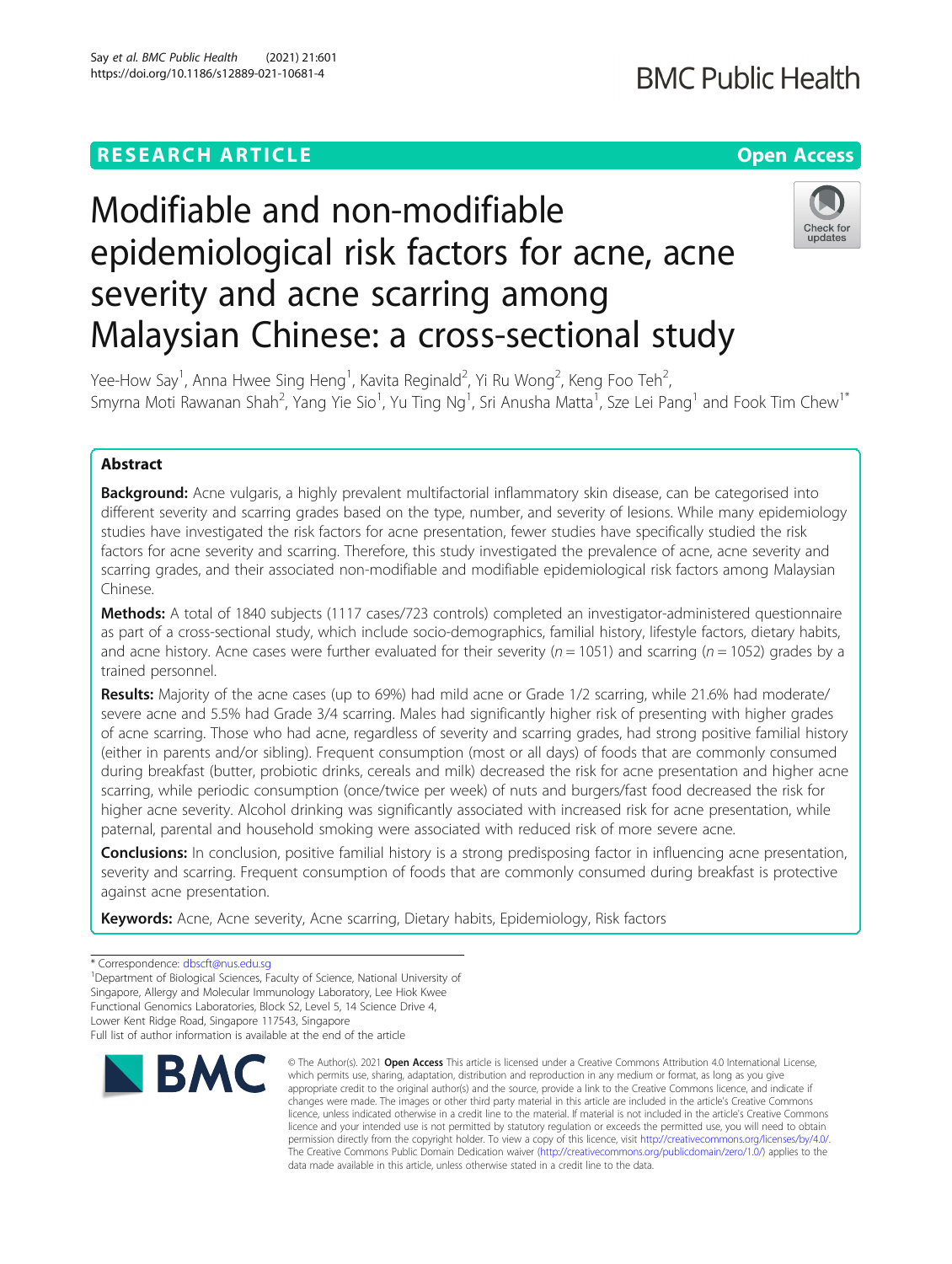#### Background

Acne vulgaris (henceforth acne) is a chronic inflammatory skin disorder with a multifactorial pathogenesis. It is the eighth most common skin disease worldwide, with the 2010 Global Burden of Disease Study estimating a global prevalence of acne (for all ages) of 9.38% [\[1](#page-10-0)]. However, in different countries and among different age groups, the prevalence of acne varies, with estimates ranging from 35% to close to 100% of adolescents having acne at some point [\[2](#page-10-0)]. Apart from the discomfort due to the clinical symptoms of acne, patients may experience other negative psychosocial impacts, like higher unemployment rates [\[3](#page-10-0)], increased depression and anxiety rates, lower self-esteem, and negative body image [[4\]](#page-10-0).

The pilosebaceous unit is well known as the site of acne development. The structure comprises the hair follicle and its connected sebaceous gland, which produces and secretes sebum onto the skin surface via the pore of the hair follicle [\[5](#page-10-0)]. Acne lesions develop when the pore of the pilosebaceous unit is blocked or inflamed [[6\]](#page-10-0). The severity of acne is characterized by the number of noninflammatory closed and open comedones, and inflammatory pustules, papules, and nodules. Cysts, scars, erythema and hyperpigmentation could also be present in more severe acne [[6](#page-10-0)]. For this reason, acne may be present in a wide variety of clinical forms depending on the type, number, and severity of the predominant lesions, and could be categorised into different severity [\[7](#page-10-0)] and scarring [\[8](#page-10-0)] grades.

The most notable pathophysiological factors that influence the development of acne are increased Cutibacterium acnes colonisation of the follicle, sebaceous gland hyperplasia with seborrhoea, abnormal desquamation of sebaceous follicle epithelium (comedogenesis), and, moreover, inflammatory and immunological reactions [[5\]](#page-10-0). Recently, we reviewed that epidemiological risk factors influencing acne presentation and severity include non-modifiable factors like positive genetic predisposition or familial history, and hormonal factors attributed to gender and age; and modifiable factors like lifestyle factors (smoking, alcohol, physical activity) and dietary habits of certain food types/groups [\[9](#page-10-0)].

While many epidemiology studies have investigated the risk factors for acne presentation, fewer studies have specifically studied the risk factors for acne severity and acne scarring. To date, Malaysian studies studying acne have only investigated the influence of dietary habits  $[10, 11]$  $[10, 11]$  $[10, 11]$  $[10, 11]$ , or the impact of acne on the quality of life [[12,](#page-10-0) [13](#page-10-0)]. Therefore, this study investigated the prevalence of acne, acne severity and scarring grades, and their associated non-modifiable and modifiable epidemiological risk factors among Malaysian Chinese.

#### **Methods**

#### Participants and data collection

A cross-sectional study aimed to investigate the epidemiology of acne presentation, severity and scarring in a Malaysian Chinese population was conducted at Universiti Tunku Abdul Rahman (UTAR), Malaysia, in 2016 and 2018, and in Sunway University, Malaysia, in 2019. Due to the unequal percentages of the three main races, there may be a lower probability of sampling among Malays or Indians, which may lead to ascertainment bias. In the event of ascertainment bias, the results obtained from the epidemiological investigation may not be representative of certain racial groups in the population, making it difficult to interpret the results obtained. Further, ascertainment bias will lead to a loss of statistical power, affecting the quality of the results obtained. Dividing the sample population into racial subgroups for analysis was not practical, as the sample sizes for Malays and Indians were small, and there was a lack of statistical power for these comparisons. As such, only the majority racial group, the Chinese were included.

A validated investigator-administered questionnaire was adapted to collect information on demographics, personal and lifestyle habits, medical history, family history, dietary habits, socioeconomic status and acne history [[14](#page-10-0), [15\]](#page-10-0) (Supplementary Information: Additional file [1\)](#page-9-0). Particularly on the dietary habits, all the foods in question 37 of the original questionnaire [[14\]](#page-10-0) were included - except that cooked and raw vegetables, cereals and bread, fast foods and burgers were combined into single categories; olive oil, other dairy, sugar, fizzy/soft drinks were removed; Yakult®/Vitagen®/similar yoghurt drinks was included. Ethical approval was granted from the Scientific and Ethical Review Committee (SERC) of UTAR (Ref. code: U/SERC/03/2016) and Sunway University Research Ethics Committee (Ref. code: SUREC 2019/029). All participants signed informed consent forms, and the study was conducted in accordance with the Declaration of Helsinki.

Participants were assessed for acne presentation and were classified as acne cases or controls using a definition designed to determine if participants have ever had acne. Acne cases had to fulfil at least one of four criteria: (1) they had ever visited a doctor for their acne condition; (2) they had scars (keloids) left by acne/boils; (3) they had moderate or severe acne; (4) they had Grade 3 or 4 scarring. Acne controls had to fulfil all of the following criteria: (1) they had never ever visited a doctor for their acne condition; (2) they never had scars (keloids) left by acne/boils; (3) they had no moderate or severe acne; (4) they had no grade 3 or 4 scarring. After excluding non-Malaysian Chinese, the total sample size was 1943, with 1117 acne cases and 723 acne controls. A total of 103 (5.3%) individuals were excluded from both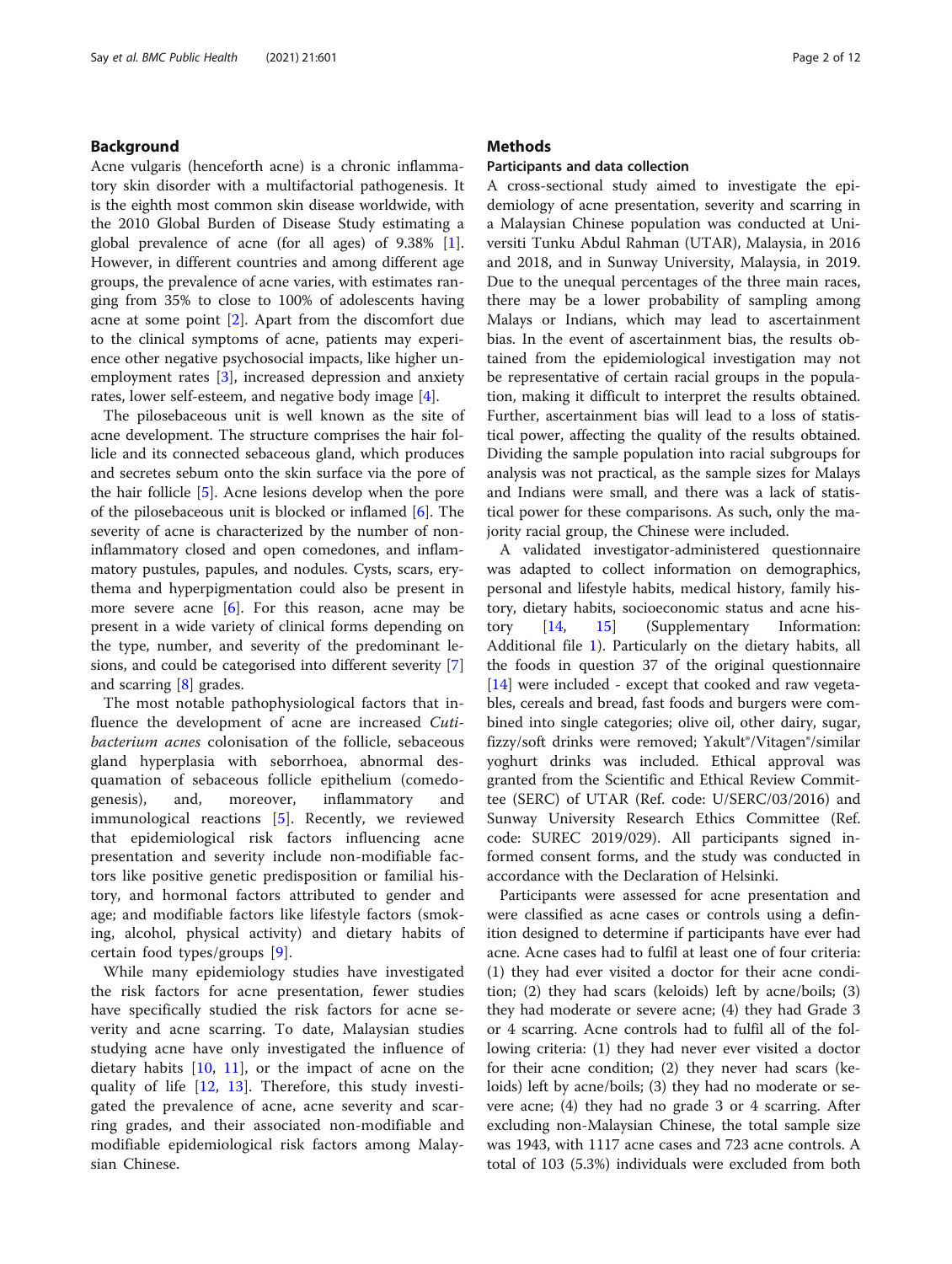<span id="page-2-0"></span>acne and acne severity analyses, as they did not fulfil the criteria to be classified as an acne case or an acne control.

A dedicated post-doctoral medical staff trained by a dermatologist assessed acne severity and scarring grades on a subset of acne cases, and assessment was crossvalidated by the dermatologist who turned up on selected days of collection and performed the assessment side-byside. There was no discrepancy between the assessments by the post-doctoral staff and dermatologist. Four categories were used for acne severity: (1) Nil, with  $\leq 5$  comedones; (2) Mild, either (i) with  $> 5$  comedones and if inflammatory lesions are present, < 25 total acne lesions (both inflammatory and non-inflammatory) or (ii) if only non-inflammatory lesions are present, the subject will be categorised as mild as long as there are > 5 lesions regardless of number of total lesions present; (3) Moderate, with ≥25 total acne lesions (both inflammatory and noninflammatory) and  $\geq 1$  inflammatory lesion; and (4) Severe, either (i) with  $\geq$ 30 total acne lesions, including  $\geq$ 3 inflammatory lesions, affecting a large area of the face and or (ii) with ≥10 inflammatory lesions regardless of area of face affected. This system was based on the Global Evaluation Acne (GEA) scale [[7\]](#page-10-0), with a few modifications. Firstly, as no participant fulfilled the criteria for grade 5 acne, we excluded grade 5 of the GEA scale from this study. Secondly, to make the grading more objective and reproducible, specific counts of non-inflammatory and inflammatory acne lesions were used to grade acne severity. Thirdly, due to the use of specific acne lesion counts, we removed the GEA scale criteria on the area of the face affected by acne lesions from our grading system.

Participants' acne scarring was classified into 5 scarring grades: (1) Grade 0, or no acne scars; (2) Grade 1, with shallow scars not visible from a distance affecting less than one quarter of the face; (3) Grade 2, with slightly deeper scars that are slightly visible from a distance affecting more than one quarter but less than half of the face; (4) Grade 3, with even deeper scars visible from a distance affecting at least half of the face; and (5) Grade 4, with the deepest scars that are clearly visible from a distance affecting almost the entire face. This grading system was adapted from the Qualitative Global Scarring Grading System (QGS  $[8]$  $[8]$ ;) and a few changes were made to make the system more suitable for an epidemiological setting. Firstly, unlike grade 1 of the QGS, we did not consider erythema or hyperpigmentation marks in our acne scar grading system, as these types of marks often diminish and disappear with time [[8\]](#page-10-0). Further, as erythema and hyperpigmentation marks on the face may appear due to causes other than acne [[16\]](#page-10-0), such marks were excluded from our grading system. Another change made to the QGS was the consideration of the surface area of the face affected by the scars. This

additional criterion was added to reduce the number of patients that fall between two scarring grades.

#### Statistical analysis

The data was cleaned by removing any invalid or inconsistent responses, and then analysed using the IBM® SPSS® Statistics software (IBM Inc., NY). Binary logistic regression was used to model the association between acne presentation and potential risk factors. For acne severity comparisons, moderate and severe acne were combined into a single category for analysis due to the small sample size for severe acne. Univariate analyses were first conducted, followed by multivariate analyses adjusting for age and gender. For multivariate adjustment, subjects were categorised into three groups for age  $(\leq 19, 20-24$  and  $> 24$  years old) and two groups for sex (male, female). Results were presented as odds ratios (OR) with 95% confidence intervals (CI). Statistical significance of results was defined as  $p < 0.05$ .

#### Results

#### Prevalence of acne, acne severity grades and acne scarring grades

The distribution of demographic characteristics of the sampled population is presented in Table 1. Participants

| <b>Table 1</b> Demographic characteristics of acne cases and controls |
|-----------------------------------------------------------------------|
| and prevalence of severity and scarring grades among acne             |
| cases                                                                 |

| Variable                            | Case ( $n = 1117$ ) | Control ( $n = 723$ ) |
|-------------------------------------|---------------------|-----------------------|
| Gender                              |                     |                       |
| Male                                | 374 (33.5)          | 228 (31.5)            |
| Female                              | 743 (66.5)          | 494 (68.3)            |
| Not stated                          | (0.0)               | 1(0.1)                |
| Age                                 |                     |                       |
| > 24                                | 56 (5.0)            | 52(7.2)               |
| 20 to 24                            | 749 (67.1)          | 463 (64.0)            |
| $\leq 19$                           | 312 (27.9)          | 207 (28.6)            |
| Not stated                          | (0.0)               | 1(0.1)                |
| Acne severity grades ( $n = 1051$ ) |                     |                       |
| Nil (no current acne)               | 97(9.2)             |                       |
| Mild                                | 727 (69.2)          |                       |
| Moderate                            | 224 (21.3)          |                       |
| Severe                              | 3(0.3)              |                       |
| Acne scarring grades ( $n = 1052$ ) |                     |                       |
| Grade 0 (no current scars)          | 317 (30.1)          |                       |
| Grade 1                             | 431 (41.0)          |                       |
| Grade 2                             | 246 (23.4)          |                       |
| Grade 3                             | 57(5.4)             |                       |
| Grade 4                             | 1(0.1)              |                       |

Values are frequencies (%)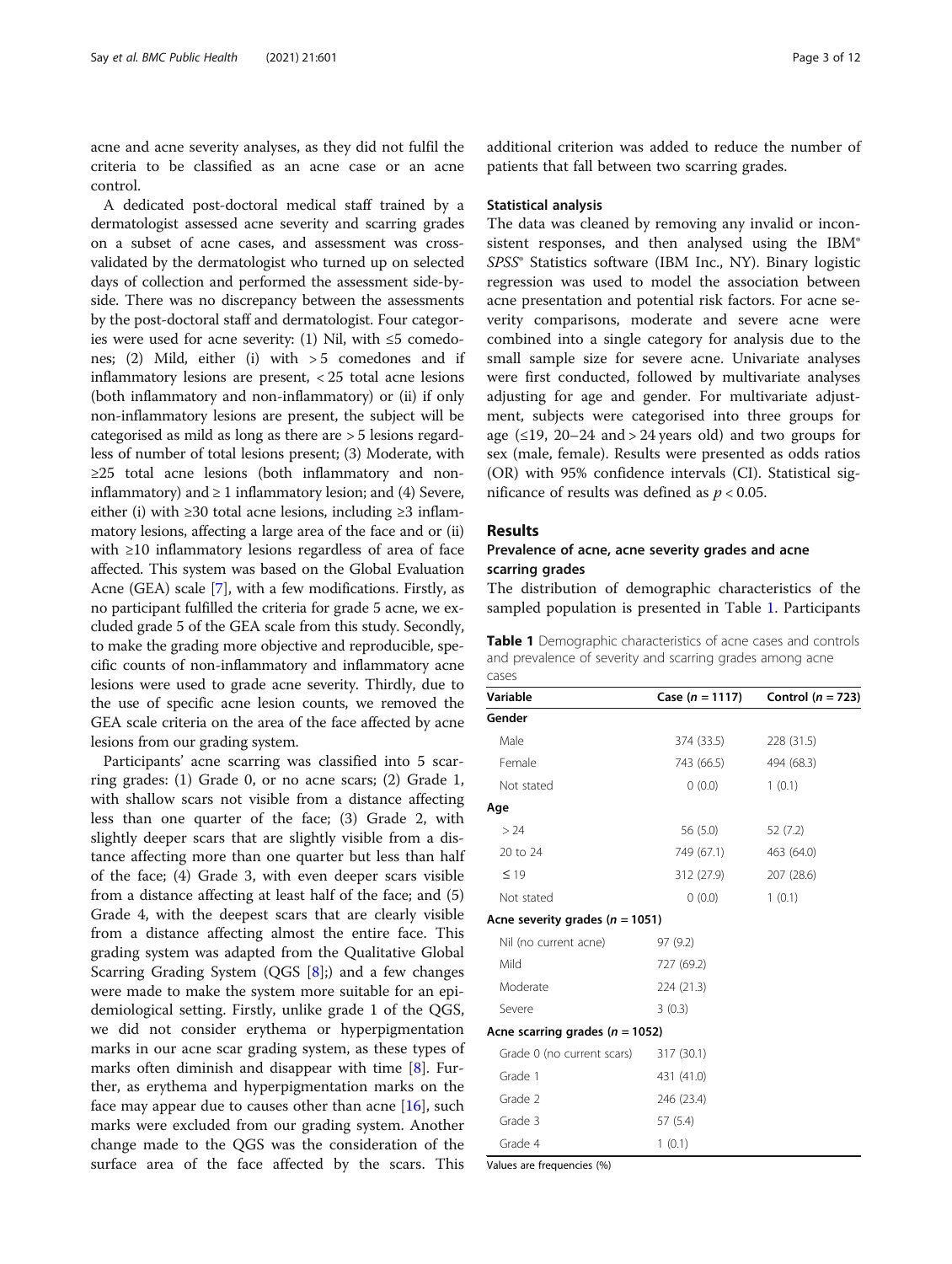were aged between 17 and 77 years (median = 21 years,  $\pm$ SD 4.926;  $M/F = 1:2.2$ ) and the overall prevalence of acne in the sampled population was 60.7% (males: 33.5%, females: 66.5%). Acne prevalence was the highest among those aged 20 to 24, followed by  $\leq$ 19 and > 24. There was no significant difference in acne case/control distribution between genders ( $\chi^2$  = 0.722; *p* = 0.396) or age groups  $(x^2 = 4.232; p = 0.12)$ . Among the 1117 cases, 1051 and 1052 individuals underwent assessment for acne severity and acne scarring, respectively. Among those assessed, 9.2 and 30.1% had no current acne or current scars and were excluded from severity and scarring analyses, respectively (Table [1\)](#page-2-0). Majority of the acne cases (up to 69%) had mild acne severity and grade 1 scarring, while less than 6% had higher grades of acne severity or scarring (severe or grade 3 and 4 scarring).

#### Familial history is a strong predisposing risk factor for acne presentation, while frequent butter and probiotic drink consumption reduces risk of acne

The risk factors that are significantly associated with acne presentation are presented in Table [2](#page-4-0). A positive familial history of acne was strongly associated with increased odds for acne presentation, even after controlling for age and gender. Higher risk for acne was observed in individuals with a maternal, paternal, sibling, or at least one parent/sibling with history of acne, compared to those without familial history. Furthermore, when maternal and paternal familial history were analysed together as parental familial history, it was observed that having only one parent with acne increased the odds of acne to 3.663 (Table [2\)](#page-4-0), while having both parents with acne increased the odds of acne to 3.509 (Table [2](#page-4-0)), suggesting that maternal and paternal familial history did not show additive effects.

Apart from familial history, age and household number were two socio-demographic factors significantly associated with acne presentation. The risk for acne was significantly higher in those aged 20–24 relative to those > 24, and in those who came from a household with numbers ≥[2](#page-4-0) relative to those < 2 (Table 2). The significant association between household number and acne presentation remained even after further correction for parental acne, (adjusted  $OR = 2.092$ , 95% CI: 1.020– 4.292,  $p = 0.044$  for 2–4 household numbers; adjusted OR = 2.247, 95% CI: 1.105–4.566,  $p = 0.025$  for > 4 household numbers), suggesting that household number was associated with acne presentation independent of familial history.

In addition, several lifestyle factors and dietary habits were associated with acne presentation risk. Higher acne risk was found in alcohol drinkers relative to nondrinkers (Table [2\)](#page-4-0). In contrast, lower acne risk was noted in those who consumed butter or drank probiotic

drinks on most or all days in the week, relative to those who never or only occasionally did that (Table [2](#page-4-0)). This suggests a possible protective effects against acne for those who consumed butter and probiotic drinks frequently.

Aside from the above, no significant association with acne presentation was observed for other evaluated factors, including gender, co-morbidities (overweight/obesity, atopy, asthma, rhinitis, eczema, atopic diseases and polycystic ovarian syndrome, PCOS), sedentary lifestyle (increased TV/computer usage and lack of physical activity) and dietary habits of other food groups/type [like meat, fruits, vegetables and high glycaemic index (GI) food; data not shown].

#### Familial history strongly influences both lower and higher acne severities and scarring grades compared to controls

As positive familial history of acne was strongly associated with increased risk for acne presentation, we sought to determine whether the same phenomenon could be seen for acne severity and scarring grades. When higher acne severity and scarring grades were compared against lower grades (moderate/severe vs. mild; grade 3/4 vs. grade 1/2), no significant association with familial history of acne was found (except for parental history; data not shown). However, when acne severity and scarring grades were compared against acne controls, strong significant association with maternal, paternal and sibling acne history was found (Table [3](#page-5-0)). This indicates that those who had acne, regardless of severity and scarring grades, also had a familial history of acne. Furthermore, when maternal and paternal familial history were analysed together as parental familial history, it was observed that having only one parent with acne increased the odds of grade 3/4 acne scarring to 14.925 (Table [3](#page-5-0)), while having both parents with acne increased the odds of acne to 5.848 (Table [3\)](#page-5-0). Similarly, when parental and sibling familial history were analysed together as familial acne, it was observed that having only one parent/sibling with acne increased the odds of lower acne severity and scarring grades (mild and grade 1/2) to 4.695 and 4.310, and decreased the odds of higher acne severity and scarring grades (severe and grade 3/4) to 3.185 and 6.993, respectively. This suggests that maternal and paternal familial history showed stepwise, additive effects - while sibling history showed stepwise, decrescent effect - on the risk of grade 3/4 acne scarring relative to acne controls.

#### Household smoking is a determinant of acne severity, while dietary habits of breakfast food components affect acne scarring extent

Of the lifestyle factors evaluated, smoking and alcohol drinking habits affected acne severity risk. Interestingly,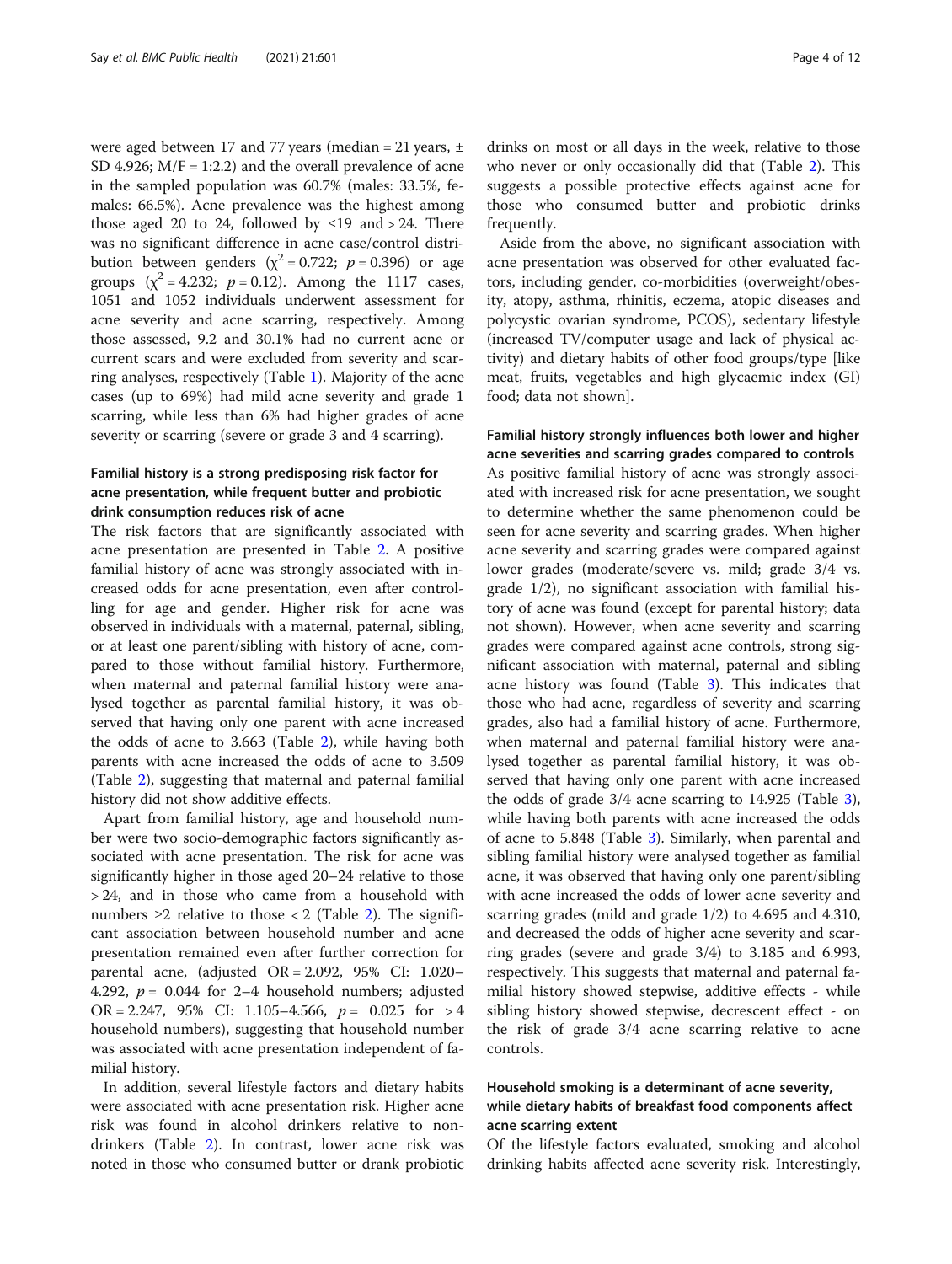#### <span id="page-4-0"></span>Table 2 Association of selected familial history, co-morbidities and lifestyle habits with acne presentation

| Variable                     | Unadjusted                | р                        | Adjusted <sup>a</sup>     | р             |
|------------------------------|---------------------------|--------------------------|---------------------------|---------------|
|                              | OR (95% CI)               |                          | OR (95% CI)               |               |
| A. Socio-demographic factors |                           |                          |                           |               |
| Age                          |                           |                          |                           |               |
| > 24                         | 1.00                      | -                        | 1.00                      |               |
| $20 - 24$                    | 1.502 (1.012-2.227)       | $0.043*$                 | 1.499 (1.009-2.222)       | $0.045*$      |
| $\leq 19$                    | 1.401 (0.923-2.123)       | 0.114                    | 1.397 (0.921-2.119)       | 0.116         |
| Household number             |                           |                          |                           |               |
| $\leq 2$                     | 1.00                      | -                        | 1.00                      | -             |
| $2 - 4$                      | 2.037 (1.172-3.534)       | $0.012*$                 | 1.894 (1.079-3.322)       | $0.026*$      |
| >4                           | 2.146 (1.247-3.690)       | $0.006**$                | 1.984 (1.136-3.460)       | $0.016*$      |
| <b>B. Familial history</b>   |                           |                          |                           |               |
| <b>Maternal Acne</b>         |                           |                          |                           |               |
| Yes                          | 2.872 (2.253-3.660)       | $< 0.001***$             | 2.861 (2.239-3.655)       | $< 0.001***$  |
| No                           | 1.00                      |                          | 1.00                      |               |
| <b>Paternal Acne</b>         |                           |                          |                           |               |
| Yes                          | 3.314 (2.555-4.298)       | $< 0.001***$             | 3.319 (2.553-4.315)       | $< 0.001***$  |
| No                           | 1.00                      | $\overline{\phantom{0}}$ | 1.00                      |               |
| <b>Parental Acne</b>         |                           |                          |                           |               |
| None                         | 1.00                      |                          | 1.00                      |               |
| Only 1 parent                | 3.559 (2.494-5.076)       | $< 0.001***$             | 3.663 (2.564-5.236)       | $< 0.001$ *** |
| Both                         | 3.497 (2.618-4.651)       | $< 0.001***$             | 3.509 (2.625-4.717)       | $< 0.001***$  |
| <b>Sibling Acne</b>          |                           |                          |                           |               |
| Yes                          | 3.187 (2.544-3.992)       | $< 0.001***$             | 3.167 (2.527-3.968)       | $< 0.001***$  |
| No                           | 1.00                      |                          | 1.00                      |               |
| <b>Familial Acne</b>         |                           |                          |                           |               |
| None                         | 1.00                      |                          | 1.00                      |               |
| At least 1 parent/sibling    | 4.184 (3.279-5.348)       | $< 0.001***$             | 4.202 (3.289-5.348)       | $< 0.001$ *** |
| C. Lifestyle factors         |                           |                          |                           |               |
| <b>Alcohol drinking</b>      |                           |                          |                           |               |
| Non-drinker                  | 1.00                      |                          | 1.00                      |               |
| Drinker                      | 1.292 (1.071-1.560)       | $0.008**$                | 1.264 (1.045-1.529)       | $0.016*$      |
| D. Dietary habits            |                           |                          |                           |               |
| <b>Butter consumption</b>    |                           |                          |                           |               |
| Never/ occasionally          | 1.00                      | $\overline{\phantom{0}}$ | 1.00                      |               |
| Once or twice/week           | $0.917(0.724 - 1.163)$    | 0.476                    | $0.912(0.717 - 1.157)$    | 0.446         |
| Most or all days             | $0.672$ (0.460-0.983)     | $0.041*$                 | $0.666$ $(0.455 - 0.975)$ | $0.036*$      |
| Probiotic drink consumption  |                           |                          |                           |               |
| Never/ occasionally          | 1.00                      | $\overline{\phantom{0}}$ | 1.00                      | -             |
| Once or twice/week           | 1.189 (0.931-1.520)       | 0.165                    | 1.185 (0.926-1.515)       | 0.178         |
| Most or all days             | $0.723$ $(0.523 - 0.999)$ | $0.049*$                 | $0.701$ $(0.506 - 0.973)$ | $0.034*$      |

Values are odds ratio (95% CI)

\* $p$  < 0.05 \*\*  $p$   $\leq$  0.009 \*\*\*  $p$   $\leq$  0.000  $^{\rm a}$ Adjusted for age and gender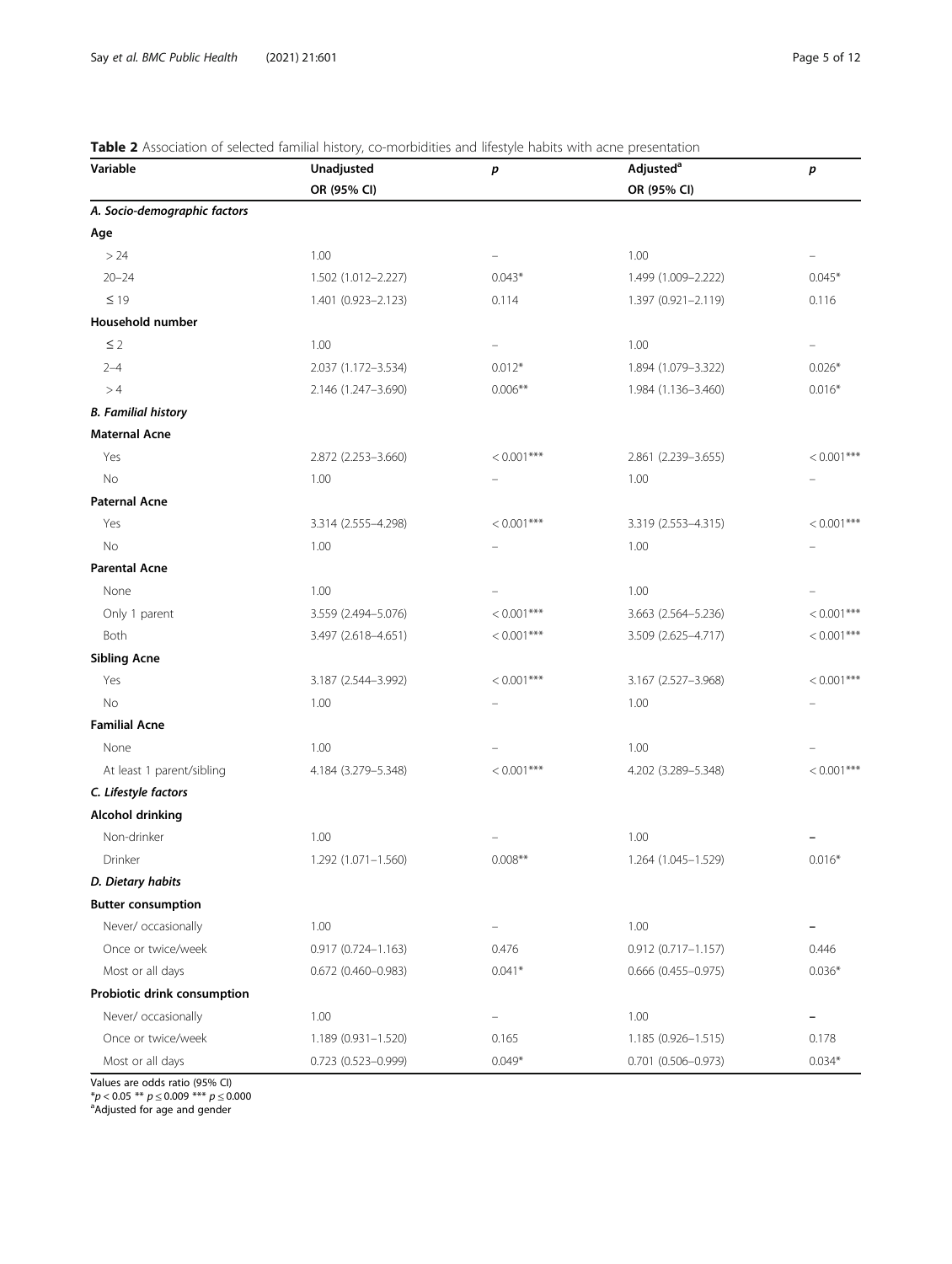| Variable                  | Acne severity       |                              | Acne scarring          |                        |
|---------------------------|---------------------|------------------------------|------------------------|------------------------|
|                           | Mild vs. controls   | Moderate/severe vs. controls | Grade 1/2 vs. controls | Grade 3/4 vs. controls |
|                           | OR (95% CI)         | OR (95% CI)                  | OR (95% CI)            | OR (95% CI)            |
| <b>Maternal Acne</b>      |                     |                              |                        |                        |
| Yes                       | 2.953 (2.261-3.856) | 2.792 (1.925-4.049)          | 3.068 (2.347-4.012)    | 3.941 (2.034-7.636)    |
| <b>No</b>                 | 1.00                | 1.00                         | 1.00                   | 1.00                   |
| <b>Paternal Acne</b>      |                     |                              |                        |                        |
| Yes                       | 3.703 (2.788-4.919) | 2.611 (1.760-3.875)          | 3.642 (2.732-4.854)    | 4.143 (2.135-8.042)    |
| <b>No</b>                 | 1.00                | 1.00                         | 1.00                   | 1.00                   |
| <b>Parental Acne</b>      |                     |                              |                        |                        |
| None                      | 1.00                | 1.00                         | 1.00                   | 1.00                   |
| Only 1 parent             | 3.509 (2.375-5.208) | 3.937 (2.326-6.667)          | 4.032 (2.717-5.952)    | 14.925 (6.135-35.714)  |
| <b>Both</b>               | 3.802 (2.778-5.236) | 3.106 (1.984-4.854)          | 3.774 (2.740-5.208)    | 5.848 (2.481-13.889)   |
| <b>Sibling Acne</b>       |                     |                              |                        |                        |
| Yes                       | 3.507 (2.722-4.520) | 2.521 (1.746-3.639)          | 3.372 (2.607-4.360)    | 6.021 (2.748-13.193)   |
| <b>No</b>                 | 1.00                | 1.00                         | 1.00                   | 1.00                   |
| <b>Familial Acne</b>      |                     |                              |                        |                        |
| None                      | 1.00                | 1.00                         | 1.00                   | 1.00                   |
| At least 1 parent/sibling | 4.695 (3.546-6.211) | 3.185 (2.128-4.762)          | 4.310 (3.257-5.714)    | 6.993 (2.890-16.949)   |

<span id="page-5-0"></span>Table 3 Association of familial history with lower and higher grades of acne severity grades and scarring

All results were from multivariate analysis on familial history, adjusted fro age and gender

All OR have significance of  $p < 0.001$ 

a few of the smoking variables studied were associated with reduced risk for more severe acne. Higher risk for moderate-severe acne was observed in individuals without paternal, parental or household smokers compared to the individuals with those (Table [4](#page-6-0)), suggesting that having family members who were smokers was associated with a reduced risk of moderate/severe acne. Similarly, having a maternal smoker was associated with a reduced risk of grade 3/4 acne scarring (Table [4](#page-6-0)). In contrast, other smoking variables studied – personal smoking status and passive smoking – showed no significant association with acne severity and scarring. Alcohol drinking habit was significantly associated with increased risk for higher grades of acne scarring, but this association was abolished after controlling for age and gender (Table [4](#page-6-0)).

In addition, dietary habits of certain food groups/types were also associated with protective effects for moderate/severe or grade 3/4 acne. Consumption of nuts and burgers/fast food once/twice per week was associated with lower risk for higher acne severity, while more frequent consumption (once/twice per week and above) of cereals, butter and milk (which seems to be food components commonly consumed during breakfast) was associated with lower risk for higher acne scarring (Table [4](#page-6-0)). Lower odds ratios of down to 0.26 were seen for consumption of cereals and milk for most or every day of the week, suggesting that frequent consumption of cereals with milk for breakfast particularly reduces the risk for higher acne scarring. Further comparison between acne grade 3/4 vs. acne controls similarly replicated this significant association; with adjusted OR of 0.240 (95% CI: 0.091–0.637;  $p = 0.004$ ) and 0.129 (95%) CI: 0.017–0.983;  $p = 0.048$ ) for consumption of milk and butter for most or every day of the week, respectively.

Apart from that, being male, underweight and having current asthma were associated with higher grades of acne scarring (Table [4\)](#page-6-0). Further comparison between acne grade 3/4 vs. acne controls also replicated the significant increase in higher acne scarring risk among males (adjusted OR = 3.411; 95% CI: 1.958–5.944;  $p <$ 0.001) and underweights (adjusted OR = 2.160; 95% CI: 1.053–4.425;  $p = 0.036$ ).

#### **Discussion**

In the Malaysian Chinese studied, the prevalence of acne was 60.7%, lower than the prevalence among similar studies in Malaysia among Chinese adolescents (72.5%  $[12]$  $[12]$ ;) and medical students  $(68.1\%$   $[13]$  $[13]$  $[13]$ ;). The observed prevalence of moderate/severe acne (21.6%) and acne scarring (69.9%) was higher than the prevalence in previous Malaysian studies (9.8% [\[12](#page-10-0)]; and 9.3% [[13\]](#page-10-0); for moderate/severe acne; 59% for acne scarring, [[13](#page-10-0)]). Finally, while we did not find the male gender as a predisposing risk factor for acne presentation and severity unlike previous Malaysian studies [[12](#page-10-0), [13](#page-10-0)], we found that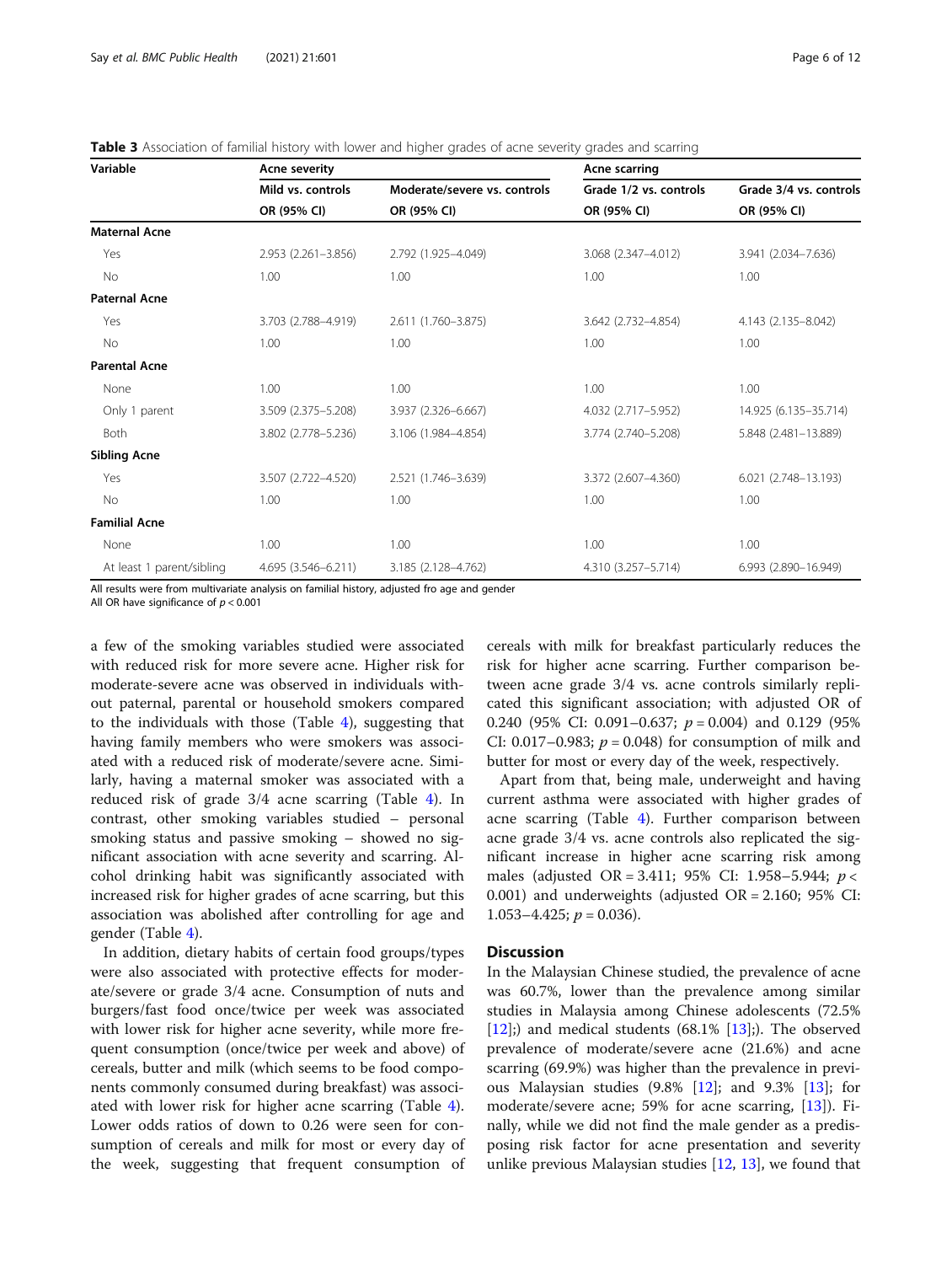| á<br>ì<br>j<br>ī<br>j                                         |  |
|---------------------------------------------------------------|--|
|                                                               |  |
|                                                               |  |
| j<br>ׇ֘֒                                                      |  |
| i<br>$\overline{ }$                                           |  |
| i<br>J                                                        |  |
| ļ                                                             |  |
|                                                               |  |
| i<br>١                                                        |  |
| į<br>l<br>١                                                   |  |
|                                                               |  |
| ֖֖֖֖֖֖֖֖֖֧ׅ֖֧ׅ֖֖֖֖֧֧֪֪֪֪֪֧֪ׅ֧֚֚֚֚֚֚֚֚֚֚֚֚֚֚֚֚֚֚֚֚֚֚֚֚֬֝֬֝֬֝֓֞ |  |
| I<br>i                                                        |  |
|                                                               |  |
| j                                                             |  |
| ١                                                             |  |
|                                                               |  |
| j<br>J                                                        |  |
| j<br>l                                                        |  |
| j<br>ׇ֚֘                                                      |  |
| i<br>֖֖֧ׅׅ֚֚֚֚֚֚֚֚֚֚֚֚֚֚֚֚֚֚֚֚֚֚֚֚֚֡֝֝֝֝֝֝֬֓֡֞<br>ì           |  |
|                                                               |  |
|                                                               |  |
| į<br>J                                                        |  |
|                                                               |  |
| t,                                                            |  |
|                                                               |  |
|                                                               |  |
| ׇ֚֘                                                           |  |
|                                                               |  |
|                                                               |  |
|                                                               |  |
|                                                               |  |
| j                                                             |  |
|                                                               |  |
| ١                                                             |  |
|                                                               |  |
| j                                                             |  |
| j<br>Ï                                                        |  |
| J                                                             |  |
| ١<br>Ī                                                        |  |
|                                                               |  |
|                                                               |  |
| ١                                                             |  |
|                                                               |  |
| Ì<br>I<br>J                                                   |  |
| l<br>J<br>١                                                   |  |
| Ī<br>į                                                        |  |
| J                                                             |  |
| l                                                             |  |
| !                                                             |  |
| ļ                                                             |  |
| l<br>j                                                        |  |
|                                                               |  |
| į<br>I<br>J                                                   |  |
| j<br>i                                                        |  |
| ١                                                             |  |
| $\overline{a}$                                                |  |
|                                                               |  |
| ١                                                             |  |
| $\overline{a}$                                                |  |
|                                                               |  |
| i                                                             |  |
| į                                                             |  |
| ì                                                             |  |
| $\overline{\phantom{a}}$                                      |  |
| i                                                             |  |
| ١<br>ł<br>ī                                                   |  |
|                                                               |  |
| j<br>ļ                                                        |  |
| į<br>١                                                        |  |
| j<br>j<br>į                                                   |  |
| Ξ                                                             |  |
| I                                                             |  |
|                                                               |  |
| ζ,                                                            |  |
|                                                               |  |
| idel<br>i<br>$\mathbf{r}$                                     |  |
| l                                                             |  |
| ţ                                                             |  |
| I                                                             |  |
| ī<br>l                                                        |  |
|                                                               |  |
| j<br>j                                                        |  |
| I<br>l                                                        |  |
| ī                                                             |  |
| I<br>j<br>j                                                   |  |
| į<br>j                                                        |  |
| d                                                             |  |
| l                                                             |  |
|                                                               |  |
|                                                               |  |
|                                                               |  |
| ł                                                             |  |
| d                                                             |  |
| ١                                                             |  |
| l                                                             |  |
|                                                               |  |
|                                                               |  |
|                                                               |  |
|                                                               |  |
|                                                               |  |
|                                                               |  |

<span id="page-6-0"></span>

| Table 4 Association of selected socio-demographic, lifestyle factors, familial history, co-morbidities and dietary habits with acne severity grades and acne scarring grades |                       |                |                        |          |                      |                |                       |            |
|------------------------------------------------------------------------------------------------------------------------------------------------------------------------------|-----------------------|----------------|------------------------|----------|----------------------|----------------|-----------------------|------------|
| Variable                                                                                                                                                                     | Acne severity         |                |                        |          | Acne scarring        |                |                       |            |
|                                                                                                                                                                              | Unadjusted            |                | Adjusted <sup>a</sup>  |          | Unadjusted           |                | Adjusted <sup>a</sup> |            |
|                                                                                                                                                                              | OR (95% CI)           | p              | OR (95% CI)            | đ        | OR (95% CI)          | đ              | OR (95% CI)           | p          |
| A. Socio-demographic - gender                                                                                                                                                |                       |                |                        |          |                      |                |                       |            |
| Male                                                                                                                                                                         | 1.2 (0.882-1.634)     | 0.246          | 1.225 (0.896-1.675)    | 0.203    | 3.244 (1.864-5.644)  | $0.001***$     | 3.238 (1.859-5.639)   | $0.001***$ |
| Female                                                                                                                                                                       | 1.00                  |                | 1.00                   |          | 1.00                 |                | 1.00                  |            |
| <b>B.</b> Lifestyle factors                                                                                                                                                  |                       |                |                        |          |                      |                |                       |            |
| Paternal Smoker                                                                                                                                                              |                       |                |                        |          |                      |                |                       |            |
| Yes                                                                                                                                                                          | 1.00                  |                | 1.00                   |          | 1.00                 |                | 001                   |            |
| $\frac{1}{2}$                                                                                                                                                                | 1.353 (0.956-1.912)   | 0.088          | 1.420 (1.001-2.016)    | $0.049*$ | 0.901 (0.499-1.626)  | 0.728          | 0.919 (0.505-1.675)   | 0.784      |
| Maternal Smoker                                                                                                                                                              |                       |                |                        |          |                      |                |                       |            |
| Yes                                                                                                                                                                          | 1.00                  | $\overline{1}$ | 1.00                   |          | 1.00                 |                | 1.00                  |            |
| $\frac{\circ}{\sim}$                                                                                                                                                         | 0.561 (0.163-1.933)   | 0.36           | 0.582 (0.167-2.03)     | 0.396    | 0.305 (0.083-1.126)  | 0.075          | 0.210 (0.054-0.813)   | $0.024*$   |
| Parental Smoking                                                                                                                                                             |                       |                |                        |          |                      |                |                       |            |
| None                                                                                                                                                                         | 1.375 (0.972-1.944)   | 0.072          | 1.450 (1.022-2.058)    | $0.038*$ | 0.956 (0.509-1.795)  | 0.888          | 0.912 (0.480-1.733)   | 0.780      |
| At least 1                                                                                                                                                                   | 1.00                  | $\overline{1}$ | 1.00                   |          | 1.00                 | $\overline{1}$ | 1.00                  |            |
| Household smokers                                                                                                                                                            |                       |                |                        |          |                      |                |                       |            |
| None                                                                                                                                                                         | 1.449 (1.030-2.039)   | $0.033*$       | 1.529 (1.083-2.159)    | $0.016*$ | 0.980 (0.542-1.775)  | 0.948          | 0.985 (0.539-1.801)   | 0.962      |
| At least 1                                                                                                                                                                   | 1.00                  |                | 1.00                   |          | 1.00                 |                | 1.00                  |            |
| Alcohol drinking                                                                                                                                                             |                       |                |                        |          |                      |                |                       |            |
| Non-drinker                                                                                                                                                                  | 1.00                  |                | 1.00                   |          | 1.00                 |                | 1.00                  |            |
| Drinker                                                                                                                                                                      | 1.183 (0.877-1.596)   | 0.272          | 1.218 (0.895-1.657)    | 0.209    | 1.821 (1.032-3.215)  | 0.039*         | 1.555 (0.869-2.786)   | 0.137      |
| C. Familial history                                                                                                                                                          |                       |                |                        |          |                      |                |                       |            |
| Parental Acne                                                                                                                                                                |                       |                |                        |          |                      |                |                       |            |
| None                                                                                                                                                                         | 1.00                  | $\bar{\rm I}$  | 1.00                   |          | 1.00                 |                | 1.00                  |            |
| Only 1 parent                                                                                                                                                                | 0.824 (0.506-1.341)   | 0.436          | $0.872(0.531 - 1.432)$ | 0.587    | 3.049 (1.346-6.944)  | $0.008***$     | 3.817 (1.634-8.929)   | $0.002**$  |
| <b>Both</b>                                                                                                                                                                  | 1.101 (0.718-1.689)   | 0.659          | 1.195 (0.773-1.847)    | 0.423    | 1.572 (0.687-3.597)  | 0.284          | 1.515 (0.653-3.521)   | 0.333      |
| D. Co-morbidities                                                                                                                                                            |                       |                |                        |          |                      |                |                       |            |
| <b>IMB</b>                                                                                                                                                                   |                       |                |                        |          |                      |                |                       |            |
| $18.5 - 23$                                                                                                                                                                  | 1.00                  | $\vert$        | 00.1                   |          | 1.00                 |                | 0.01                  |            |
| $<18.5$                                                                                                                                                                      | 1.099 (0.721-1.675)   | 0.659          | 1.146 (0.748-1.755)    | 0.531    | 2.404 (1.185-4.878)  | $0.015*$       | 2.445 (1.186-5.051)   | $0.015*$   |
| $>23$                                                                                                                                                                        | 1.061 (0.754-1.494)   | 0.735          | 0.957 (0.674-1.36)     | 0.808    | 1.381 (0.731-2.611)  | 0.320          | 1.241 (0.648-2.375)   | 0.515      |
| Asthma                                                                                                                                                                       |                       |                |                        |          |                      |                |                       |            |
| Yes                                                                                                                                                                          | $0.631(0.313 - 1.27)$ | 0.197          | 0.544 (0.263-1.128)    | 0.102    | 4.359 (1.107-17.172) | $0.035*$       | 2.945 (0.689-12.588)  | 0.145      |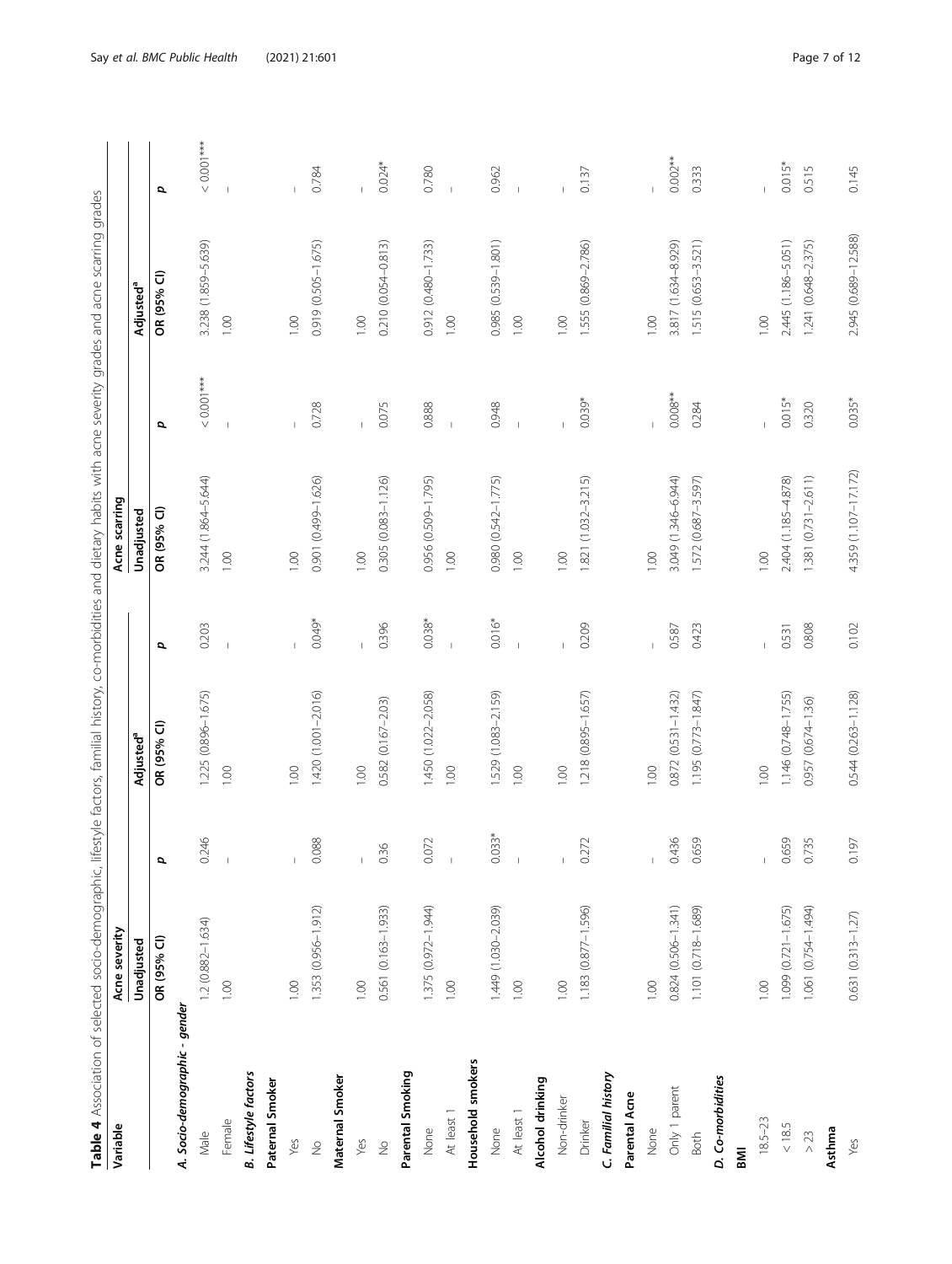| maphic, lifestyle factors, familial history. co-morbidities and dietary habits with acno severity mades and acno continuo or and |   |
|----------------------------------------------------------------------------------------------------------------------------------|---|
| ת<br>J                                                                                                                           |   |
|                                                                                                                                  |   |
|                                                                                                                                  |   |
|                                                                                                                                  |   |
|                                                                                                                                  |   |
|                                                                                                                                  |   |
| ふっこうこう                                                                                                                           |   |
|                                                                                                                                  |   |
|                                                                                                                                  |   |
|                                                                                                                                  |   |
|                                                                                                                                  |   |
|                                                                                                                                  |   |
|                                                                                                                                  |   |
|                                                                                                                                  |   |
|                                                                                                                                  |   |
|                                                                                                                                  |   |
|                                                                                                                                  |   |
|                                                                                                                                  |   |
|                                                                                                                                  |   |
|                                                                                                                                  |   |
|                                                                                                                                  |   |
| ノコー ノニヘット・・・・                                                                                                                    |   |
|                                                                                                                                  |   |
|                                                                                                                                  |   |
| ١                                                                                                                                |   |
| I                                                                                                                                |   |
| I<br>֚֬<br>l<br>l                                                                                                                |   |
| l<br>l<br>i<br>j                                                                                                                 |   |
|                                                                                                                                  |   |
| I                                                                                                                                |   |
| i<br>l                                                                                                                           |   |
|                                                                                                                                  |   |
|                                                                                                                                  |   |
|                                                                                                                                  | I |

| Variable                                                                                                                                                                                                                                                                                                                                                         | Acne severity       |                       |                        |            | Acne scarring             |            |                        |           |
|------------------------------------------------------------------------------------------------------------------------------------------------------------------------------------------------------------------------------------------------------------------------------------------------------------------------------------------------------------------|---------------------|-----------------------|------------------------|------------|---------------------------|------------|------------------------|-----------|
|                                                                                                                                                                                                                                                                                                                                                                  | Unadjusted          |                       | Adjusted <sup>a</sup>  |            | Unadjusted                |            | Adjusted <sup>a</sup>  |           |
| $\frac{1}{2}$                                                                                                                                                                                                                                                                                                                                                    | 1.00                |                       | $\frac{8}{100}$        |            | 00.1                      |            | 001                    |           |
| E. Dietary habits                                                                                                                                                                                                                                                                                                                                                |                     |                       |                        |            |                           |            |                        |           |
| <b>Nuts</b>                                                                                                                                                                                                                                                                                                                                                      |                     |                       |                        |            |                           |            |                        |           |
| Never/ occasionally                                                                                                                                                                                                                                                                                                                                              | 001                 |                       | 0.00                   |            | 0.00                      |            | 001                    |           |
| Once or twice/week                                                                                                                                                                                                                                                                                                                                               | 0.562 (0.384-0.824) | $0.003**$             | $0.585(0.396 - 0.864)$ | $0.007**$  | 0.808 (0.404-1.618)       | 0.547      | 0.659 (0.322-1.346)    | 0.252     |
| Most or all days                                                                                                                                                                                                                                                                                                                                                 | 0.524 (0.268-1.022) | 0.058                 | 0.547 (0.278-1.076)    | 0.081      | 0.646 (0.186-2.247)       | 0.492      | 0.692 (0.195-2.451)    | 0.569     |
| Burgers/fast food                                                                                                                                                                                                                                                                                                                                                |                     |                       |                        |            |                           |            |                        |           |
| Never/ occasionally                                                                                                                                                                                                                                                                                                                                              | 001                 |                       | 00.1                   |            | 1.00                      |            | 100                    |           |
| Once or twice/week                                                                                                                                                                                                                                                                                                                                               | 0.637 (0.464-0.875) | $0.005***$            | 0.603 (0.436-0.834)    | $0.002***$ | 0.746 (0.425-1.309)       | 0.307      | $0.660(0.371 - 1.174)$ | 0.157     |
| Most or all days                                                                                                                                                                                                                                                                                                                                                 | 0.876 (0.500-1.534) | 0.642                 | $0.836(0.473 - 1.477)$ | 0.537      | $0.726$ $(0.243 - 2.174)$ | 0.567      | 0.745 (0.245-2.262)    | 0.604     |
| Cereal                                                                                                                                                                                                                                                                                                                                                           |                     |                       |                        |            |                           |            |                        |           |
| Never/ occasionally                                                                                                                                                                                                                                                                                                                                              | 0.01                |                       | 0.00                   |            | 1.00                      |            | 001                    |           |
| Once or twice/week                                                                                                                                                                                                                                                                                                                                               | 1.022 (0.587-1.781) | $\frac{8}{2}$<br>0.93 | 0.943 (0.537-1.655)    | 0.838      | 0.536 (0.231-1.244)       | 0.146      | 0.437 (0.183-1.046)    | 0.063     |
| Most or all days                                                                                                                                                                                                                                                                                                                                                 | 1.005 (0.569-1.776) | 0.986                 | 0.956 (0.537-1.701)    | 0.877      | 0.303 (0.117-0.788)       | $0.014*$   | 0.278 (0.105-0.739)    | $0.010*$  |
| Butter                                                                                                                                                                                                                                                                                                                                                           |                     |                       |                        |            |                           |            |                        |           |
| Never/ occasionally                                                                                                                                                                                                                                                                                                                                              | 0.0                 | $\mathbb{I}$          | 1.00                   |            | 1.00                      |            | 1.00                   |           |
| More than once/week                                                                                                                                                                                                                                                                                                                                              | 0.858 (0.599-1.229) | 0.403                 | 0.835 (0.578-1.205)    | 0.335      | 0.504 (0.260-0.975)       | $0.042*$   | 0.451 (0.230-0.887)    | $0.021*$  |
| Nilk                                                                                                                                                                                                                                                                                                                                                             |                     |                       |                        |            |                           |            |                        |           |
| Never/ occasionally                                                                                                                                                                                                                                                                                                                                              | 001                 |                       | 00.1                   |            | 1.00                      |            | 1.00                   |           |
| Once or twice/week                                                                                                                                                                                                                                                                                                                                               | 1.33 (0.946-1.869)  | 0.101                 | 1.294 (0.916-1.828)    | 0.144      | $0.457(0.255 - 0.816)$    | $0.008***$ | 0.441 (0.244-0.797)    | $0.007**$ |
| Most or all days                                                                                                                                                                                                                                                                                                                                                 | 1.095 (0.724-1.655) | 0.667                 | 1.111 (0.731-1.69)     | 0.622      | 0.232 (0.088-0.609)       | $0.003***$ | 0.259 (0.097-0.689)    | $0.007**$ |
| Results are from univariate and multivariate analysis on the variables associated with moderate/severe acne with reference to mild acne, or acne cases with Grade 3/4 scarring with reference to acne cases with Grade<br>Values are odds ratio (95% Cl); * $p < 0.05$ ** $p < 0.01$ *** $p < 0.001$<br><sup>a</sup> Adjusted for age and gender<br>1/2 scarring |                     |                       |                        |            |                           |            |                        |           |

Say et al. BMC Public Health (2021) 21:601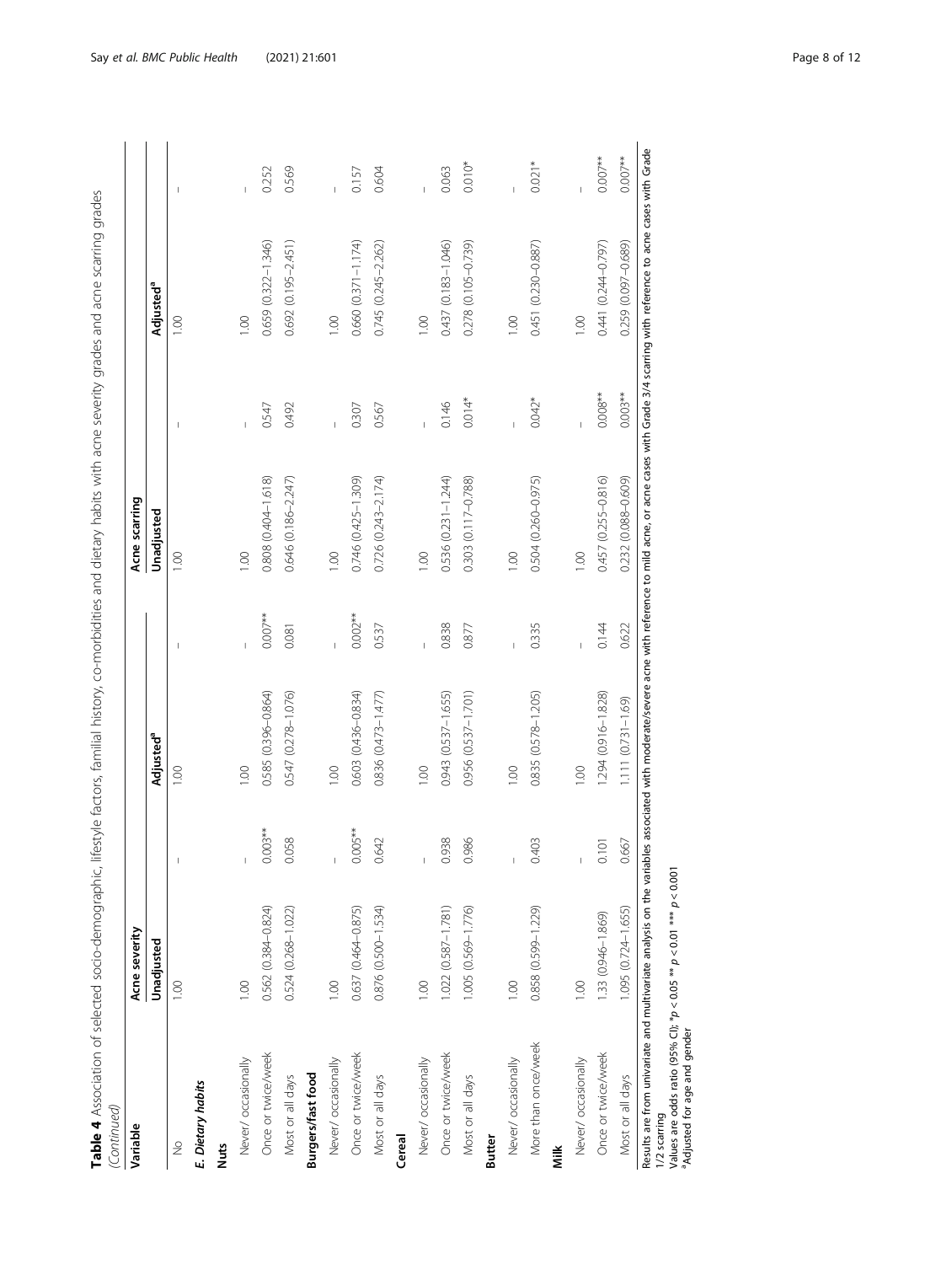males had an increased risk for higher grades of acne scarring.

In this study, we found that those who had acne, regardless of severity and scarring grades, had strong positive familial history (either in parents and/or sibling). This proves that acne is a highly heritable trait. Recent genome-wide association studies (GWAS) and candidate gene association studies have identified that genetics, particularly gene variations, play a strong role in acne pathogenesis by modulating biological pathways like androgen metabolism, inflammation, stem cell fate and tissue remodelling (reviewed in [\[17](#page-10-0)]). Familial history did not show an additive effect for acne presentation; but for higher grades of acne scarring, maternal and paternal familial history showed stepwise, additive effects, while sibling history showed the opposite effect. However, in another Malaysian study, while maternal and paternal acne history significantly contributed to odds for developing acne (1.752 and 1.852, respectively), parental history showed an additive effect as the odds was increased to 3.056 [\[13\]](#page-10-0). Our recent meta-analysis found a pooled odds ratio of 2.91 (95% CI 2.58–3.28; familial history in parents with reference to no familial history in parents [[9\]](#page-10-0)); for acne presentation. However, the association between familial history and acne severity and scarring is unclear; some studies reported a higher prevalence of severe acne grade in those with a positive familial history of acne [\[18](#page-10-0)], while others did not [\[19](#page-10-0)–[21\]](#page-10-0).

Dietary habits of certain food types/group seemed to decrease the risk for acne presentation, severity and scarring. Frequent consumption (most or all days) of foods that are commonly consumed during breakfast (butter, probiotic drinks, cereals and milk) decreased the risk for acne presentation and higher acne scarring, while periodic consumption (once/twice per week) of nuts and burgers/fast food decreased the risk for higher acne severity. This seems to indicate that having breakfast that is composed of those food components reduced acne presentation and higher scarring grade risks among Malaysian Chinese. In contrast, Ismail et al. [[10\]](#page-10-0) found that the consumption of milk  $\geq$  once a week increased the risk of acne occurrence by 4 times ( $OR =$ 3.99, 95% CI =1.39–11.43) in a predominantly Malay Malaysian study, while Suppiah et al. [\[11](#page-10-0)] found that milk consumption was significantly higher (OR = 2.19, 95% CI =  $1.04-4.65$ ) among acne cases in a predominantly Chinese Malaysian study. The potential link between diet and acne presentation has been widely debated, with some studies finding no significant diet-acne link and others reporting that the intake of certain foods is associated with acne presentation (reviewed in [\[9](#page-10-0)]). For example, several studies found that frequent consumption of certain dairy products [\[22](#page-10-0)–[24\]](#page-10-0), carbohydrates, high GI and glycaemic load (GL) diet [[25](#page-10-0)–[27](#page-10-0)] is a potential risk factor for acne, which could be attributed partly to the insulin-like growth factor 1 (IGF1)/FoxO1/ mTORC1 signalling pathway. Meanwhile, high adherence to a Mediterranean diet - characterised by an omega-3 rich, low-GI diet – was associated with a protective effect against acne, possibly by anti-inflammatory and anti-IGF1 mechanisms [[28\]](#page-10-0). Probiotic use, either through topical or oral administration, has been shown to inhibit acne pathogenesis by directly inhibiting C. acnes through the production of antibacterial proteins or through anti-inflammatory immunomodulatory effects (reviewed in [\[29](#page-10-0)]). However, neither earlier Malaysian studies found significant association between yoghurt intake and acne risk  $[10, 11]$  $[10, 11]$  $[10, 11]$  $[10, 11]$ . Taken together, since Jung et al. [\[30](#page-10-0)] showed that controls had higher regular breakfast intake compared to acne patients among Koreans, this indicates that regular breakfast intake - probably composing of butter, probiotic drink, cereals and milk as shown in this study - helps in reducing risk for acne presentation and higher acne scarring.

A few smoking variables – having a father who smokes, having at least one smoking parent and living in a household with at least one smoker – were associated with reduced risk of more severe acne in this Malaysian Chinese population. However, other smoking variables – personal smoking status and passive smoking – were not associated with acne severity, similar with an earlier Malaysian study [\[11\]](#page-10-0). We recently reviewed that the link between smoking and acne severity is controversial, with inconsistent results between studies [\[9](#page-10-0)]. Rombouts et al. [[31\]](#page-10-0) observed that smoking was linked to decreased acne risk in girls, while smoking was found to be a risk factor for acne [[20](#page-10-0)] and severe acne occurred more frequently among smokers [\[32](#page-10-0)]. Studies also considered smoking duration and number of cigarettes smoked - one study observed a significant dose-dependent relationship between acne severity and the number of cigarettes smoked per day [[33](#page-10-0)], another did not [[31\]](#page-10-0). The complex way in which smoking influences the pathogenesis of acne including inflammation, wound healing and immune responses  $[31]$  $[31]$  $[31]$ , may contribute, in part, to these inconclusive evidences.

In this study, we found that alcohol drinking was significantly associated with increased risk for acne presentation and higher grades of acne scarring, but the latter association was abolished after controlling for age and gender. In our recent review, alcohol intake is consistently not significantly associated with acne risk [\[9](#page-10-0)], as shown by majority negative previous findings [\[18](#page-10-0), [33](#page-10-0)–[36](#page-11-0)].

BMI, sedentary lifestyle (assessed via computer/television usage), atopy, asthma, allergic rhinitis, eczema, atopic diseases and PCOS were not significantly associated with acne presentation in this Malaysian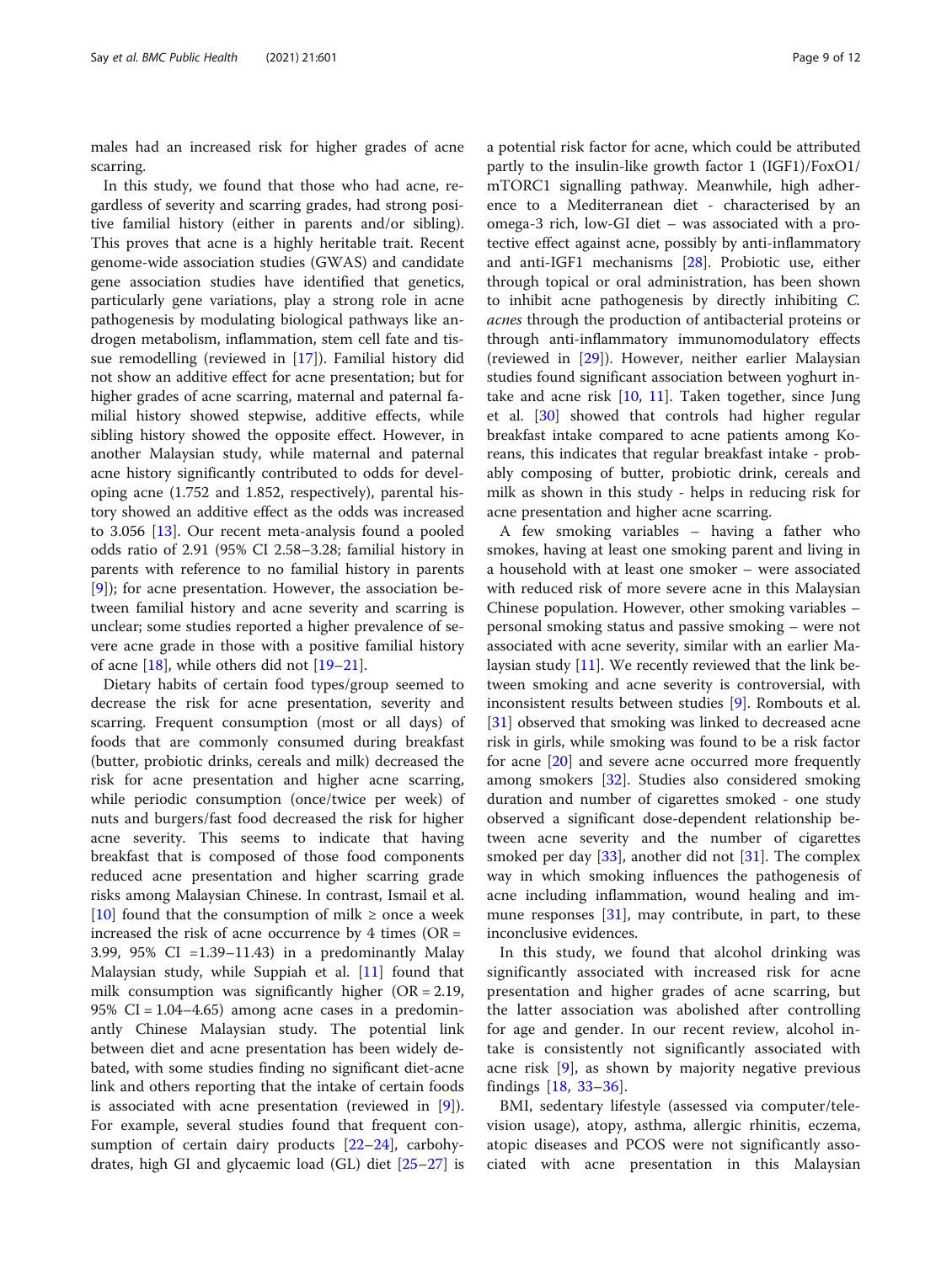<span id="page-9-0"></span>Chinese population. Nevertheless, being underweight was associated with increased risk of having higher grades of acne scarring, contrasting the findings of previous studies that reported higher acne prevalence in overweight individuals [\[18](#page-10-0)–[20](#page-10-0), [37](#page-11-0)–[39](#page-11-0)]. However, an earlier Malaysian study found no significant association between BMI and acne presentation [[10\]](#page-10-0). We also reported that having current asthma is a predisposing risk factor for higher grades of acne scarring, similar with the finding by Silverberg and Silverberg [[40\]](#page-11-0) which reported a significant association of severe acne with asthma.

Finally, age and household number were significantly associated with acne risk among Malaysian Chinese. Previous reports have observed highest acne prevalence among older teenagers and young adults and lower acne prevalence among older adults [\[41](#page-11-0)], which is in line with the results obtained in this study that demonstrate a higher risk of acne in those aged 20–24 relative to those > 24. None of the studies reviewed by us recently [\[9](#page-10-0)] investigated the association between household number and acne risk; thus, further studies are needed to understand the true relationship between the two.

We acknowledge a few limitations in our study. First, as the study subjects were Chinese university students and staff, the findings of this study could not be extrapolated to the multi-ethnic Malaysian population. Next, due to the retrospective crosssectional study design used, it could only determine the differences within a population between those who have developed acne and those who have not. It was also only able to determine the association, but not the cause and effect of the modifiable risk factors on acne. Also, following the removal/addition of some list of foods in the questionnaire, we have not performed a reliability and validity calibration assessment. Nevertheless, removal/addition of foods is actually recommended by the original questionnaire designers in order to make it more relevant for a particular country [\[14](#page-10-0)]. Apart from the three-level food frequency questionnaire used in this study, more frequency levels, more commonly-consumed food types, or even a repeated three-day food dairy (two weekdays and one weekend) could be adopted. Other psychosocial factors contributing to - or impacted from acne - like quality of life [[12](#page-10-0), [13](#page-10-0)], stress, depression, anxiety, and sleep quality, could be taken into account in future studies. Despite these limitations with sample size of almost 2000 subjects – we have evaluated a wide range of epidemiological risk factors and encompassing not just acne presentation, but also severity and scarring. The findings of from our study have provided further support to the existing evidence

for the role of familial history and dietary habits in acne occurrence.

#### Conclusions

In conclusion, positive familial history is a strong predisposing factor in influencing acne presentation, severity and scarring among Malaysian Chinese. Frequent consumption of foods that are commonly consumed during breakfast (butter, probiotic drinks, cereals and milk) is protective against presenting with acne and having higher acne scarring grades, while alcohol drinking habit is a predisposing risk factor for acne among Malaysian Chinese. The predisposing risk factors revealed in this study can help researchers and clinicians to understand the epidemiology and pathophysiology of acne, and hence develop effective interventions especially targeting modifiable factors like dietary habits and lifestyle factors.

#### **Abbreviations**

BMI: Body mass index; CI: Confidence interval; GI: Glycaemic index; GL: Glycaemic load; OR: Odds ratio; SD: Standard deviation

#### Supplementary Information

The online version contains supplementary material available at [https://doi.](https://doi.org/10.1186/s12889-021-10681-4) [org/10.1186/s12889-021-10681-4.](https://doi.org/10.1186/s12889-021-10681-4)

#### Additional file 1.

#### Acknowledgements

We would like to thank all participants for willing to participate in this study.

#### Authors' contributions

F.T.C. conceived and supervised the study. Y.-H.S. and A.H.S.H conducted the literature review process, analyzed the data, and wrote the manuscript. K.R., Y.R.W., K.F.T., S.M.R.S., Y.Y.S., Y.T.N., S.A.M. and S.L.P. recruited participants for the study. All authors reviewed and approved the manuscript.

#### Funding

F.T.C. has received research support from the Singapore Ministry of Education Academic Research Fund, Singapore Immunology Network, National Medical Research Council (NMRC) (Singapore), Biomedical Research Council (BMRC) (Singapore), and the Agency for Science Technology and Research (A\*STAR) (Singapore); Grant Numbers: N-154-000-038-001; R-154- 000-404-112; R-154-000-553-112; R-154-000-565-112; R-154-000-630-112; R-154-000-A08–592; R-154-000-A27–597; BMRC/01/1/21/18/077; BMRC/04/1/21/ 19/315; SIgN-06-006; SIgN-08-020; NMRC/1150/2008, and H17/01/a0/008. K.R. received research support from the Sunway University Grants INT-2019-SST-DBS-06 and STR-RMF-T20–005-2019. The funding agencies had no role in the study design, data collection and analysis, decision to publish, or preparation of the manuscript.

#### Availability of data and materials

All data used and included in this study are available from the corresponding author (F.T.C.) on reasonable request.

#### **Declarations**

#### Ethics approval and consent to participate

Ethical approval was granted from the Scientific and Ethical Review Committee (SERC) of UTAR (Ref. code: U/SERC/03/2016) and Sunway University Research Ethics Committee (Ref. code: SUREC 2019/029). All participants (or parent/guardian for those below 21 years) signed informed consent forms, and the study was conducted in accordance with the Declaration of Helsinki.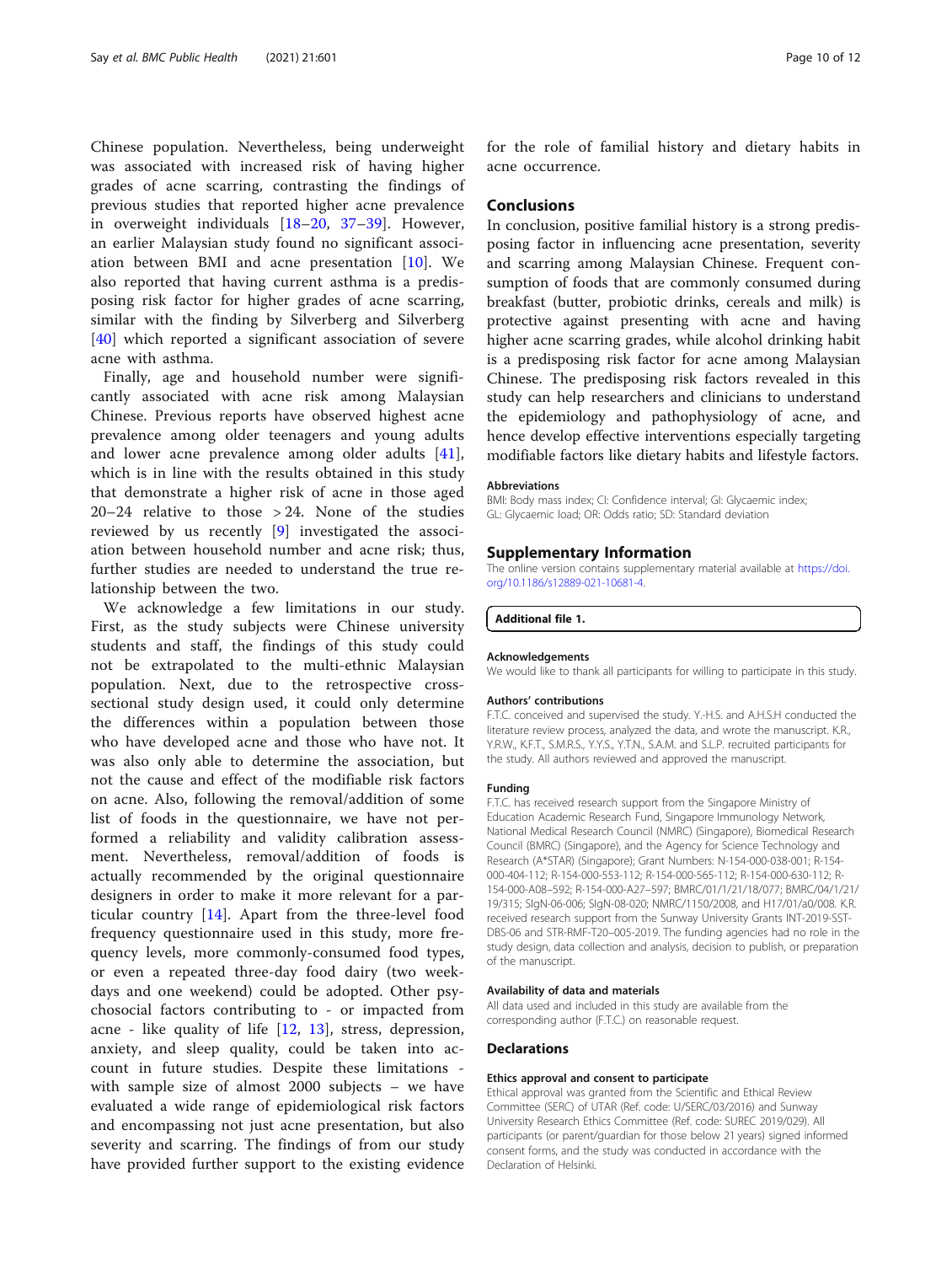#### <span id="page-10-0"></span>Consent for publication

Not applicable.

#### Competing interests

F.T.C. reports grants from Singapore Ministry of Education Academic Research Fund, Singapore Immunology Network, National Medical Research Council (NMRC) (Singapore), Biomedical Research Council (BMRC) (Singapore), and the Agency for Science Technology and Research (A\*STAR) (Singapore), during the conduct of the study; and consulting fees from Sime Darby Technology Centre; First Resources Ltd.; Genting Plantation, and Olam International, outside the submitted work. Y.-H. S., A. H. S. H., K. R., Y. R. W., K. F. T., S. M. R. S., Y. Y. S., Y. T. N., S. A. M., S. L. P. declare no conflict of interest.

#### Author details

<sup>1</sup>Department of Biological Sciences, Faculty of Science, National University of Singapore, Allergy and Molecular Immunology Laboratory, Lee Hiok Kwee Functional Genomics Laboratories, Block S2, Level 5, 14 Science Drive 4, Lower Kent Ridge Road, Singapore 117543, Singapore. <sup>2</sup>Department of Biological Sciences, School of Medical and Life Sciences, Sunway University, 47500 Petaling Jaya, Selangor, Malaysia.

# Received: 30 November 2020 Accepted: 23 March 2021

#### References

- 1. Vos T, Flaxman AD, Naghavi M, Lozano R, Michaud C, Ezzati M, et al. Years lived with disability (YLDs) for 1160 sequelae of 289 diseases and injuries 1990–2010: a systematic analysis for the global burden of disease study 2010. Lancet. 2012;380(9859):2163–96. [https://doi.org/10.1](https://doi.org/10.1016/S0140-6736(12)61729-2) [016/S0140-6736\(12\)61729-2](https://doi.org/10.1016/S0140-6736(12)61729-2).
- 2. Stathakis V, Kilkenny M, Marks R. Descriptive epidemiology of acne vulgaris in the community. Australas J Dermatol. 1997;38(3):115–23. [https://doi.org/1](https://doi.org/10.1111/j.1440-0960.1997.tb01126.x) [0.1111/j.1440-0960.1997.tb01126.x.](https://doi.org/10.1111/j.1440-0960.1997.tb01126.x)
- 3. Cunliffe WJ. Acne and unemployment. Br J Dermatol. 1986;115(3):386. <https://doi.org/10.1111/j.1365-2133.1986.tb05757.x>.
- 4. Motley RJ, Finlay AY. How much disability is caused by acne? Clin Exp Dermatol. 1989;14(3):194–8. [https://doi.org/10.1111/j.1365-2230.1989.](https://doi.org/10.1111/j.1365-2230.1989.tb00930.x) [tb00930.x.](https://doi.org/10.1111/j.1365-2230.1989.tb00930.x)
- 5. Williams HC, Dellavalle RP, Garner S. Acne vulgaris. Lancet. 2012;379(9813): 361–72. [https://doi.org/10.1016/S0140-6736\(11\)60321-8.](https://doi.org/10.1016/S0140-6736(11)60321-8)
- 6. Mahto A. Acne vulgaris. Medicine (Baltimore). 2017;45(6):386–9. [https://doi.](https://doi.org/10.1016/j.mpmed.2017.03.003) [org/10.1016/j.mpmed.2017.03.003.](https://doi.org/10.1016/j.mpmed.2017.03.003)
- 7. Dréno B, Poli F, Pawin H, Beylot C, Faure M, Chivot M, et al. Development and evaluation of a global acne severity scale (GEA scale) suitable for France and Europe: global acne assessment scale. J Eur Acad Dermatol Venereol. 2011;25(1):43–8. <https://doi.org/10.1111/j.1468-3083.2010.03685.x>.
- 8. Goodman GJ, Baron JA. Postacne scarring: a qualitative global scarring grading system. Dermatol Surg. 2006;32(12):1458–66. [https://doi.org/1](https://doi.org/10.1111/j.1524-4725.2006.32354.x) [0.1111/j.1524-4725.2006.32354.x.](https://doi.org/10.1111/j.1524-4725.2006.32354.x)
- 9. Heng AHS, Chew FT. Systematic review of the epidemiology of acne vulgaris. Sci Rep. 2020;10(1):5754. [https://doi.org/10.1038/s41598-020-62](https://doi.org/10.1038/s41598-020-62715-3) [715-3.](https://doi.org/10.1038/s41598-020-62715-3)
- 10. Ismail NH, Manaf ZA, Azizan NZ. High glycemic load diet, milk and ice cream consumption are related to acne vulgaris in Malaysian young adults: a case control study. BMC Dermatol. 2012;12(1):13. [https://doi.org/10.11](https://doi.org/10.1186/1471-5945-12-13) [86/1471-5945-12-13](https://doi.org/10.1186/1471-5945-12-13).
- 11. Suppiah TSS, Sundram TKM, Tan ESS, Lee CK, Bustami NA, Tan CK. Acne vulgaris and its association with dietary intake: a Malaysian perspective. Asia Pac J Clin Nutr. 2018;27(5):1141–5.
- 12. Hanisah A, Omar K, Shah SA. Prevalence of acne and its impact on the quality of life in school-aged adolescents in Malaysia. J Prim Health Care. 2009;1(1):20–5. <https://doi.org/10.1071/HC09020>.
- 13. Muthupalaniappen L, Tan HC, Puah JWD, Apipi M, Sohaimi AE, Mahat NF, et al. Acne prevalence, severity and risk factors among medical students in Malaysia. Clin Ter. 2014;165(4):187–92. <https://doi.org/10.7417/CT.2014.1731>.
- 14. Ellwood P, Asher M, Ellwood E. Global asthma network steering group. Manual for global surveillance: prevalence, severity and risk factors. Auckland, New Zealand: Global Asthma Network Data Centre; 2015.
- 15. Zuraimi MS, Tham KW, Chew FT, Ooi PL, David K. Home exposures to environmental tobacco smoke and allergic symptoms among young

children in Singapore. Int Arch Allergy Immunol. 2008;146(1):57–65. [https://](https://doi.org/10.1159/000112503) [doi.org/10.1159/000112503](https://doi.org/10.1159/000112503).

- 16. Vashi NA, Kundu RV. Facial hyperpigmentation: causes and treatment. Br J Dermatol. 2013;169:41–56. <https://doi.org/10.1111/bjd.12536>.
- 17. Common JEA, Barker JN, Steensel MAM. What does acne genetics teach us about disease pathogenesis? Br J Dermatol. 2019;181(4):665–76. [https://doi.](https://doi.org/10.1111/bjd.17721) [org/10.1111/bjd.17721](https://doi.org/10.1111/bjd.17721).
- 18. Karciauskiene J, Valiukeviciene S, Gollnick H, Stang A. The prevalence and risk factors of adolescent acne among schoolchildren in Lithuania: a crosssectional study. J Eur Acad Dermatol Venereol. 2014;28(6):733–40. [https://](https://doi.org/10.1111/jdv.12160) [doi.org/10.1111/jdv.12160](https://doi.org/10.1111/jdv.12160).
- 19. Aksu AE, Metintas S, Saracoglu ZN, Gurel G, Sabuncu I, Arikan I, et al. Acne: prevalence and relationship with dietary habits in Eskisehir, Turkey: acne prevalence and dietary habits. J Eur Acad Dermatol Venereol. 2012;26(12): 1503–9. <https://doi.org/10.1111/j.1468-3083.2011.04329.x>.
- 20. Al Hussein SM, Al Hussein H, Vari CE, Todoran N, Al Hussein H, Ciurba A, et al. Diet, smoking and family history as potential risk factors in acne vulgaris – a community-based study. Acta Medica Marisiensis. 2016;62(2): 173–81. <https://doi.org/10.1515/amma-2016-0007>.
- 21. Kaminsky A, Florez-White M, Bagatin E, Arias MI. The Iberian Latin American acne studies group (GILEA – Grupo Ibero-Latinoamericano de Estudio del acne). Large prospective study on adult acne in Latin America and the Iberian Peninsula: risk factors, demographics, and clinical characteristics. Int J Dermatol. 2019;58(11):1277–82. [https://doi.org/10.1111/ijd.14441.](https://doi.org/10.1111/ijd.14441)
- 22. Adebamowo CA, Spiegelman D, Danby FW, Frazier AL, Willett WC, Holmes MD. High school dietary dairy intake and teenage acne. J Am Acad Dermatol. 2005;52(2):207–14. <https://doi.org/10.1016/j.jaad.2004.08.007>.
- 23. Adebamowo CA, Spiegelman D, Berkey CS, Danby FW, Rockett HH, Colditz GA, et al. Milk consumption and acne in adolescent girls. Dermatol Online J. 2006;12(4):1.
- 24. Adebamowo CA, Spiegelman D, Berkey CS, Danby FW, Rockett HH, Colditz GA, et al. Milk consumption and acne in teenaged boys. J Am Acad Dermatol. 2008;58(5):787–93. <https://doi.org/10.1016/j.jaad.2007.08.049>.
- 25. Kaymak Y, Adisen E, Ilter N, Bideci A, Gurler D, Celik B. Dietary glycemic index and glucose, insulin, insulin-like growth factor-I, insulin-like growth factor binding protein 3, and leptin levels in patients with acne. J Am Acad Dermatol. 2007;57(5):819–23. <https://doi.org/10.1016/j.jaad.2007.06.028>.
- 26. Smith RN, Mann NJ, Braue A, Mäkeläinen H, Varigos GA. A low-glycemicload diet improves symptoms in acne vulgaris patients: a randomized controlled trial. Am J Clin Nutr. 2007;86(1):107–15. [https://doi.org/10.1093/a](https://doi.org/10.1093/ajcn/86.1.107) [jcn/86.1.107](https://doi.org/10.1093/ajcn/86.1.107).
- 27. Smith RN, Braue A, Varigos GA, Mann NJ. The effect of a low glycemic load diet on acne vulgaris and the fatty acid composition of skin surface triglycerides. J Dermatol Sci. 2008;50(1):41–52. [https://doi.org/10.1016/j.](https://doi.org/10.1016/j.jdermsci.2007.11.005) [jdermsci.2007.11.005.](https://doi.org/10.1016/j.jdermsci.2007.11.005)
- 28. Skroza N, Tolino E, Semyonov L, Proietti I, Bernardini N, Nicolucci F, et al. Mediterranean diet and familial dysmetabolism as factors influencing the development of acne. Scand J Public Health. 2012;40(5):466–74. [https://doi.](https://doi.org/10.1177/1403494812454235) [org/10.1177/1403494812454235.](https://doi.org/10.1177/1403494812454235)
- 29. Kober M-M, Bowe WP. The effect of probiotics on immune regulation, acne, and photoaging. Int J Womens Dermatol. 2015;1(2):85–9. [https://doi.org/1](https://doi.org/10.1016/j.ijwd.2015.02.001) [0.1016/j.ijwd.2015.02.001](https://doi.org/10.1016/j.ijwd.2015.02.001).
- 30. Jung JY, Yoon MY, Min SU, Hong JS, Choi YS, Suh DH. The influence of dietary patterns on acne vulgaris in Koreans. Eur J Dermatol EJD. 2010;20(6): 768–72. <https://doi.org/10.1684/ejd.2010.1053>.
- 31. Rombouts S, Nijsten T, Lambert J. Cigarette smoking and acne in adolescents: results from a cross-sectional study. J Eur Acad Dermatol Venereol. 2007;21(3):326–33. [https://doi.org/10.1111/j.1468-3083.2006.01](https://doi.org/10.1111/j.1468-3083.2006.01915.x) 915**x**
- 32. Karadağ AS, Balta İ, Saricaoğlu H, Kiliç S, Kelekçi KH, Yildirim M, et al. The effect of personal, familial, and environmental characteristics on acne vulgaris: a prospective, multicenter, case controlled study. G Ital Dermatol Venereol. 2019; 154(2):177–85. [https://doi.org/10.23736/S0392-0488.17.05532-8.](https://doi.org/10.23736/S0392-0488.17.05532-8)
- 33. Schafer T, Nienhaus A, Vieluf D, Berger J, Ring J. Epidemiology of acne in the general population: the risk of smoking. Br J Dermatol. 2001;145(1):100– 4. <https://doi.org/10.1046/j.1365-2133.2001.04290.x>.
- 34. Di Landro A, Cazzaniga S, Cusano F, Bonci A, Carla C, Musumeci ML, et al. Adult female acne and associated risk factors: Results of a multicenter casecontrol study in Italy. J Am Acad Dermatol. 2016;75(6):1134–1141.e1.
- 35. Wolkenstein P, Misery L, Amici J-M, Maghia R, Branchoux S, Cazeau C, et al. Smoking and dietary factors associated with moderate-to-severe acne in